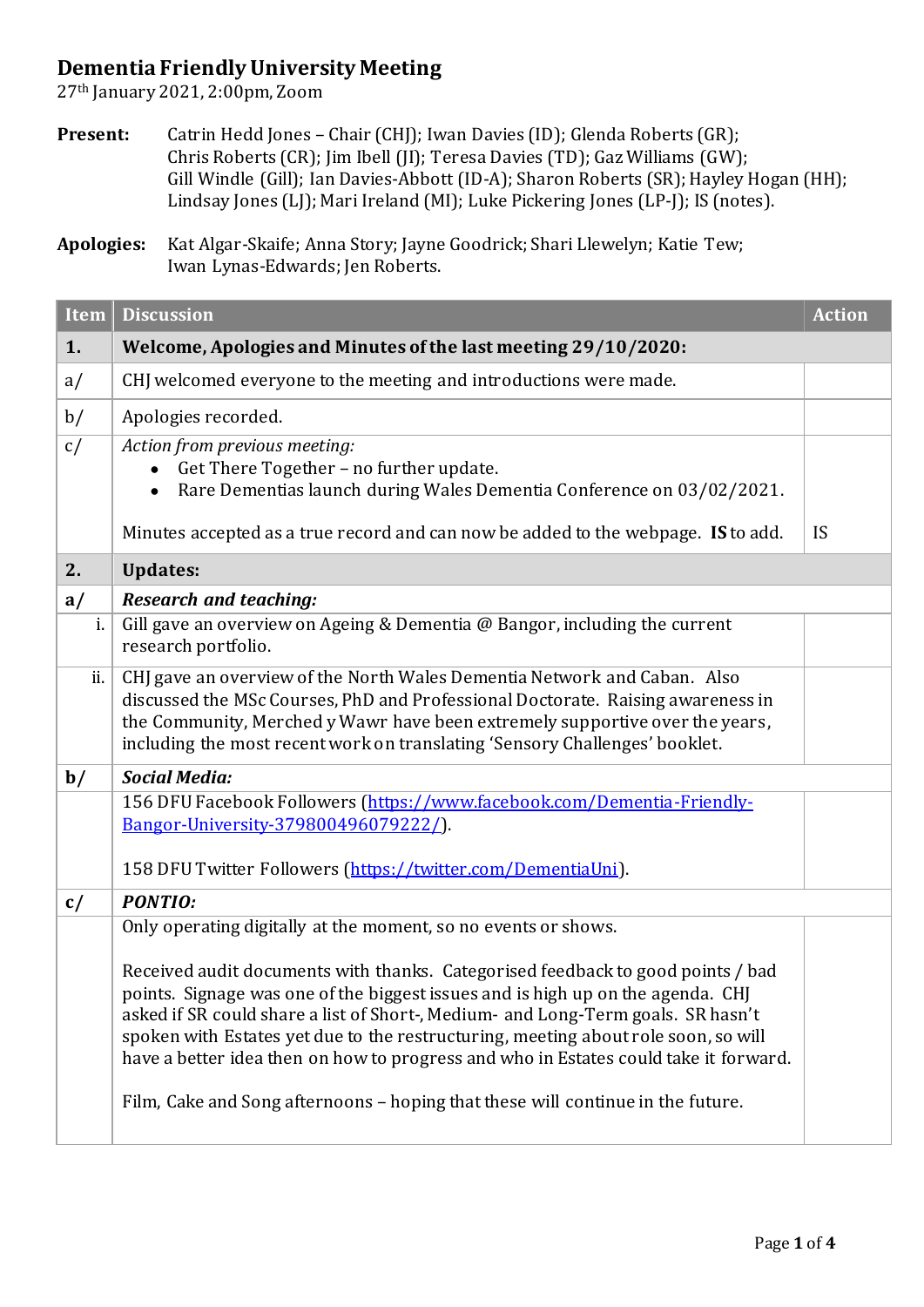| Item | <b>Discussion</b>                                                                                                                                                                                                                                                                                                                                                                                            | <b>Action</b> |
|------|--------------------------------------------------------------------------------------------------------------------------------------------------------------------------------------------------------------------------------------------------------------------------------------------------------------------------------------------------------------------------------------------------------------|---------------|
|      | 134 volunteers. Some training delivered. Hoping as soon as open they will all be<br>back and carry on. Could possibly do some training by Zoom with some of the<br>volunteers in preparation for their return.                                                                                                                                                                                               |               |
| d/   | <b>Students Union:</b>                                                                                                                                                                                                                                                                                                                                                                                       |               |
|      | Volunteering in a similar position to PONTIO. Issues with DBS, Undeb system is face<br>to face.                                                                                                                                                                                                                                                                                                              |               |
|      | Penpal: 80 students gave a letter to be sent around elderly residencies in Bangor, the<br>Residents have received them, but none have responded by letter.                                                                                                                                                                                                                                                   |               |
| e/   | <b>Alzheimer's Society:</b>                                                                                                                                                                                                                                                                                                                                                                                  |               |
|      | <b>Update from Hayley:</b><br>$\bullet$<br>Dementia Friends Initiative within the Alzheimer's Society - things have been on<br>hold since the pandemic started. Priority service response in terms of supporting<br>people living with dementia and carers locally across Wales.<br>Recruitment for 2 Dementia Friendly Community Officer posts underway, due to be                                          |               |
|      | confirmed this week. Key priorities now the Dementia Friendly Communities<br>Officers are back off furlough is to re-engage with the Dementia Friendly Steering<br>Groups across Wales.                                                                                                                                                                                                                      |               |
|      | Reviewing where people are with their Action Plans. There is talk of joining up all<br>the Steering Groups and Organisations across Wales, to form a Network to share<br>better practice and avoid duplication, and to feel better connected.                                                                                                                                                                |               |
|      | Update from Lindsay:<br>Dementia Friends - now ready to launch training of Champions in Welsh language.<br>Moved to virtual platform and will be run as three workshops. LJ will send<br>information about this to CHJ and the Welsh Language Champions.<br>Would like to run a couple of pilot sessions first to get feedback from existing Welsh<br>Language Champions, to check training material format. | LJ            |
| f/   | Caban - DEEP:                                                                                                                                                                                                                                                                                                                                                                                                |               |
|      | Knowledge is Power Booklet: would be good to have more booklets printed.                                                                                                                                                                                                                                                                                                                                     |               |
|      | TD & JI met with AS about the next booklet. Discussed Care Homes, producing<br>something to help people with dementia in Care Homes, to bring them to the<br>forefront. The booklet will include lots of tips on how to manage around the home,<br>not only in the garden, but also inside the home.                                                                                                         |               |
|      | CHJ wondered if there was a way of getting a message out to the Care Homes in<br>terms of increasing the accessibility and the involvement of people to the outside<br>space? There is an ENRICH Network across Wales, this is a network of Care Homes<br>interested in research, if they have a newsletter perhaps we could write an article on<br>what was found to be good / not so good.                 |               |
|      | GR thought it would be a good idea if we could buy packs of seeds to send out. There<br>is a Gardening Group at the University (working in collaboration with Headway), but<br>GW couldn't see anything being done with Headway until next academic year.                                                                                                                                                    |               |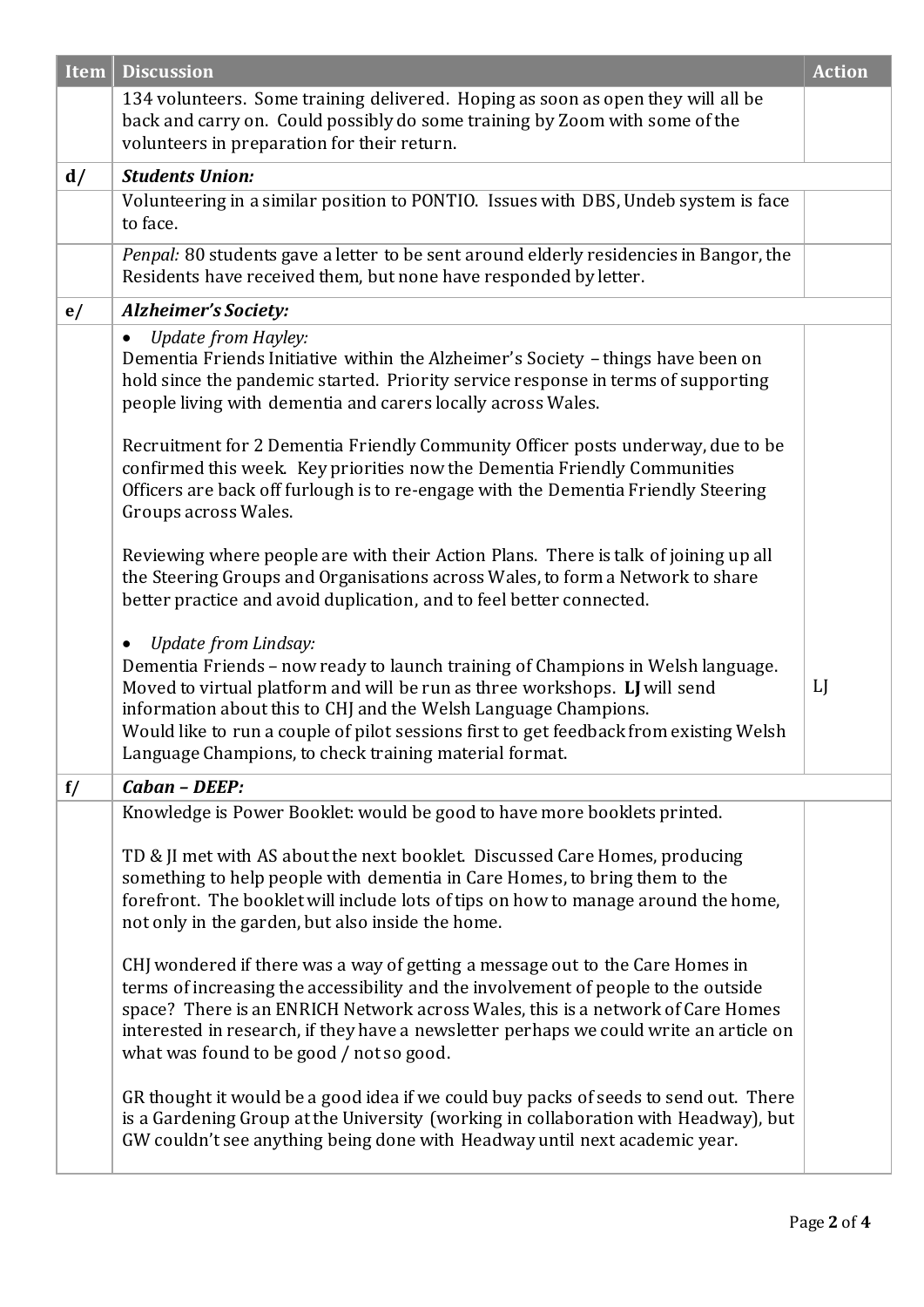| <b>Item</b> | <b>Discussion</b>                                                                                                                                                                                                                                                                                                                                                                                                                                                                                                                                                                                                                                                                                                                                                                                                                                                                                                                                                                                                        | <b>Action</b>                   |
|-------------|--------------------------------------------------------------------------------------------------------------------------------------------------------------------------------------------------------------------------------------------------------------------------------------------------------------------------------------------------------------------------------------------------------------------------------------------------------------------------------------------------------------------------------------------------------------------------------------------------------------------------------------------------------------------------------------------------------------------------------------------------------------------------------------------------------------------------------------------------------------------------------------------------------------------------------------------------------------------------------------------------------------------------|---------------------------------|
|             | CR suggested we could possibly involve Men's Shed, they can build planters etc, we<br>could possibly ask for donations of wood.                                                                                                                                                                                                                                                                                                                                                                                                                                                                                                                                                                                                                                                                                                                                                                                                                                                                                          |                                 |
| 3.          | <b>Student Volunteer Applications:</b>                                                                                                                                                                                                                                                                                                                                                                                                                                                                                                                                                                                                                                                                                                                                                                                                                                                                                                                                                                                   |                                 |
|             | 3 student volunteers, 1 x completed MSc, 1 x Mental Health Student Nurse, 1 x in 2 <sup>nd</sup><br>year of course in Medical studies. If DBS can be done on-line that would be very<br>helpful. GW happy to conduct the interviews, along with members of the steering<br>group. CR thought it would be a good idea to have a small interview first and<br>perhaps they could visit us as a Committee. If some members of the Steering Group<br>would like to be more involved with the interviews, they should contact CHJ.<br><b>CHJ</b> will contact GW with the details of the students.<br>CHJ queried with ID if there was a way to do the DBS online. Happy for CHJ to make<br>enquiries through Registration.                                                                                                                                                                                                                                                                                                   | All<br><b>CHJ</b><br><b>CHI</b> |
| 4.          | <b>Review Progress Against Action Plan:</b>                                                                                                                                                                                                                                                                                                                                                                                                                                                                                                                                                                                                                                                                                                                                                                                                                                                                                                                                                                              |                                 |
|             | Aim 1 - Students, Young People & Children:<br>Aim was for 10 Dementia Friends Sessions - 19 have been completed.<br>$\bullet$<br>Latest figures 723.<br>$\bullet$<br>2 Dementia Friends Sessions tomorrow (1 Welsh & 1 English).<br>$\bullet$<br>Students who complete a Dementia Friends Session or become a Champion<br>$\bullet$<br>receive Employability Credits.<br>Serendipity 2019: 77 students showed an interest in being a Friend or Champion.<br>$\bullet$<br>Staff at Canolfan Brailsford have received training.<br>$\bullet$<br>There's a new book by Anne Scott called 'Sizzling Bacon', good book for children<br>$\bullet$<br>explaining in an informative, but fun, way on how dementia affects the brain.<br>Aim 2 - Arts, Culture, Leisure & Recreation:<br>Lot of work done ensuring Front of House/Box Office staff are Dementia Friends.<br>$\bullet$<br>Dementia Friends sessions also given during Volunteer Week in 2019.<br>$\bullet$                                                         |                                 |
| 5.          | <b>Moving Forward - updating the Action Plan:</b>                                                                                                                                                                                                                                                                                                                                                                                                                                                                                                                                                                                                                                                                                                                                                                                                                                                                                                                                                                        |                                 |
|             | Need to add an area as we move forward. Which areas should we focus on?<br>Community, voluntary, faith groups and organisations:<br>Help people with getting gardens tidy. This would fit in well with the Student<br>Volunteers when they are able to move forward.<br>Raising awareness of Dementia amongst the Chinese community.<br>Need for emphasis on teaching skills to people, virtual meetings etc., could be<br>included under Community. Gill and Patri Masterson Algar have been looking at<br>digital literacy and supporting people.<br>Carers in the community, not a lot done for caring for carers. Gill wondered if it<br>would be useful for Diane Seddon & Maria Caulfield to give a talk about short breaks<br>for carers and also the work Patri Masterson Algar has done. Would be good to find<br>out how many young carers there are in the University. This should be for all<br>disabilities, not just dementia carers, ability for them to meet up to discuss what<br>each other deal with. |                                 |